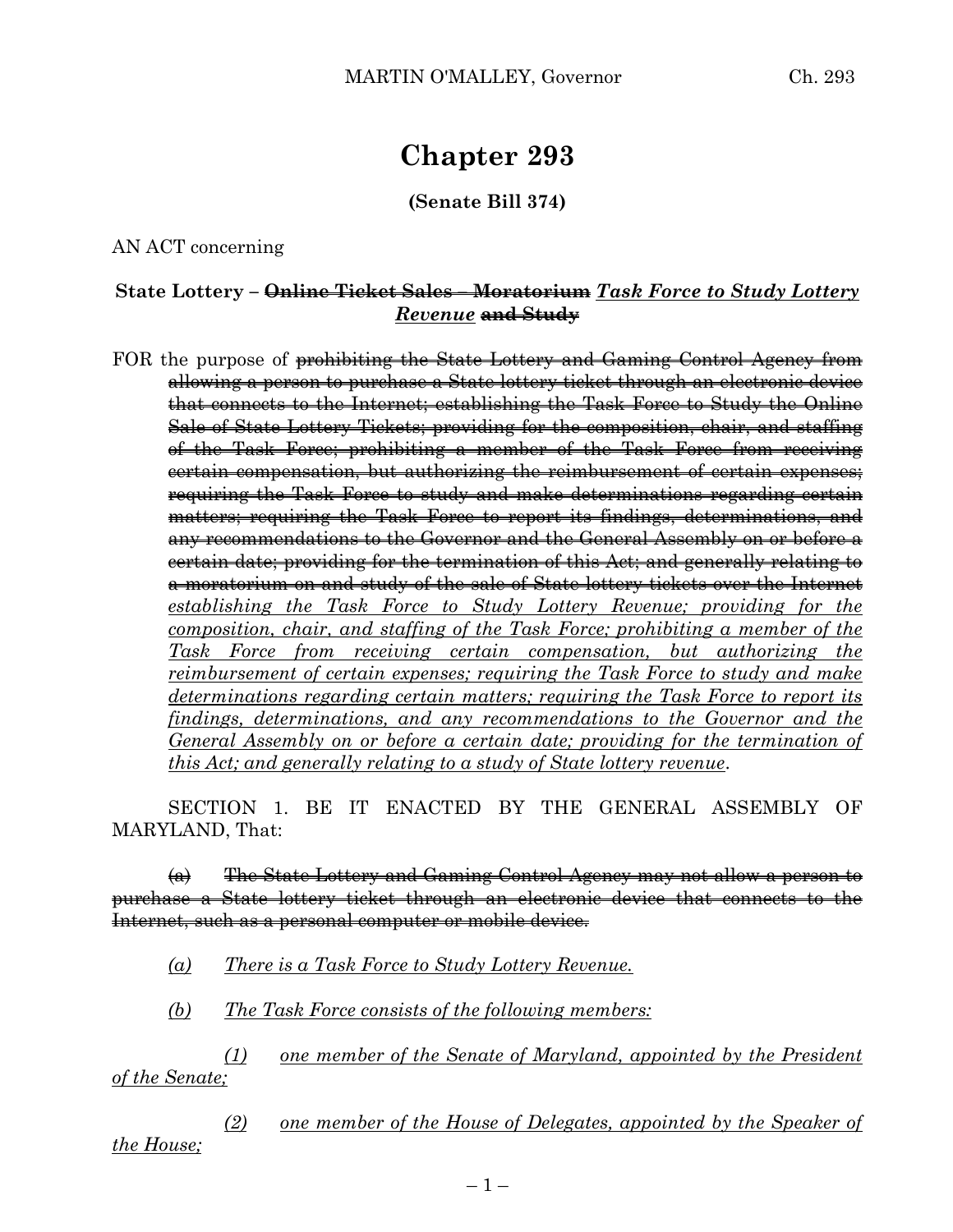*(3) the Director of the State Lottery and Gaming Control Agency, or the Director's designee;*

*(4) the Secretary of Budget and Management, or the Secretary's designee;*

*(5) a representative of the Center of Excellence on Problem Gambling;* 

*and*

- *(6) the following members, appointed by the Governor:*
	- *(i) one representative of the retail industry that is a licensed*

*agent;*

- *(ii) one representative of the e–commerce industry; and*
- *(iii) two consumer members.*
- *(c) Each consumer member:*

*(1) shall be a member of the general public familiar with games offered by the State lottery;*

*(2) may not be a licensee of or otherwise subject to regulation by the State Lottery and Gaming Control Agency; and*

*(3) for a period of at least 1 year before appointment to the Task Force, may not have had a financial interest in or have received compensation from a person regulated by the State Lottery and Gaming Control Agency.*

*(d) The Governor shall designate the chair of the Task Force.*

*(e) The State Lottery and Gaming Control Agency shall provide staff for the Task Force.*

*(f) A member of the Task Force:*

*(1) may not receive compensation as a member of the Task Force; but*

*(2) is entitled to reimbursement for expenses under the Standard State Travel Regulations, as provided in the State budget.*

*(g) The Task Force shall study:*

*(1) data on the causes of the decline in lottery revenue;*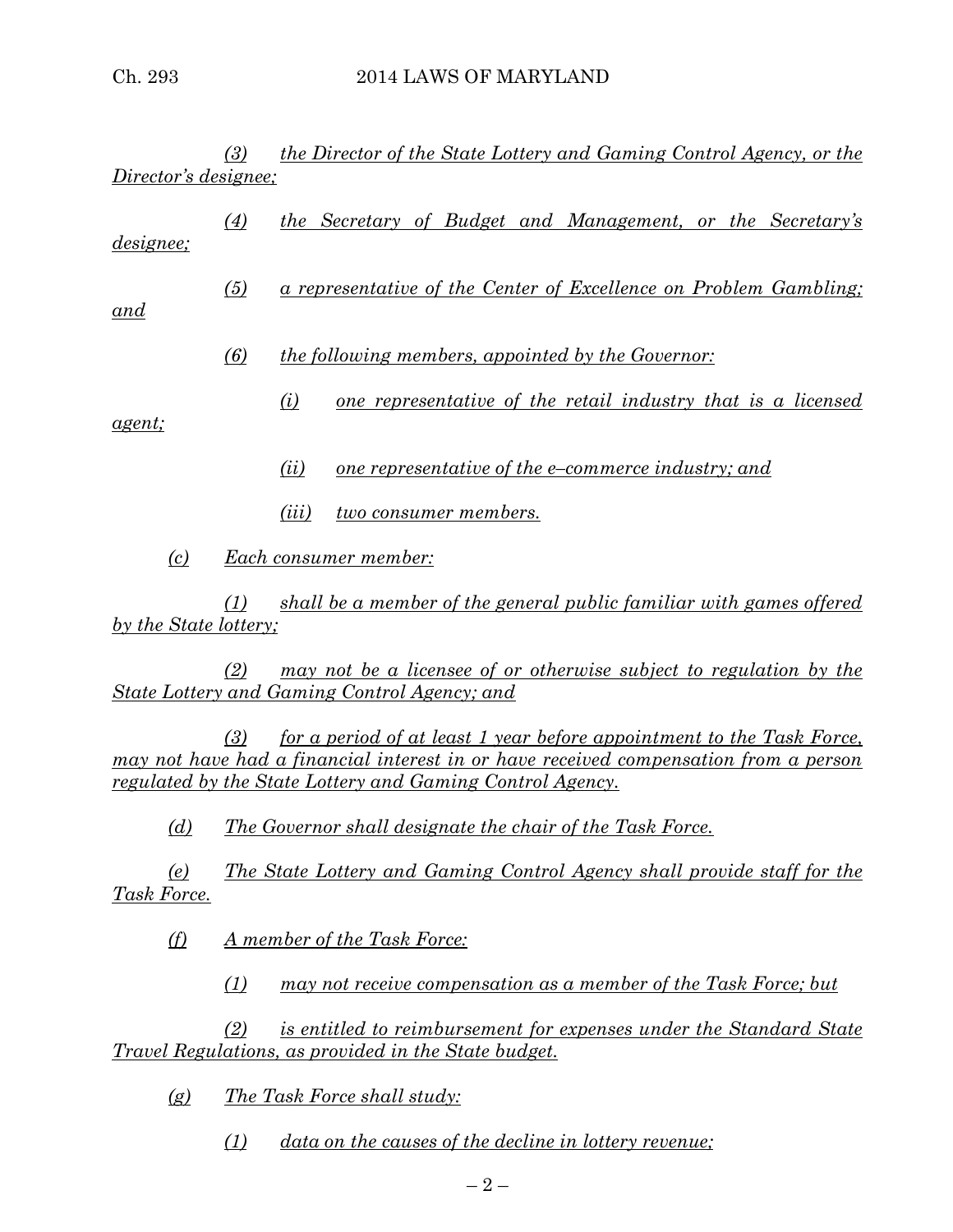*(2) potential innovations that may improve the lottery experience and restore revenues, including:*

*(i) Maryland participation in multistate raffles;*

*(ii) expansion of lottery ticket tie–ins to sports teams in the State;*

*(iii) development of means to capitalize on the consumer shift to digital and multiplatform use;*

*(iv) the use of online platforms for lottery sales; and*

*(v) implementation of lottery games earmarked for specific purposes or causes;*

*(3) lottery agent commissions and bonus incentive programs; and*

*(4) e–commerce, banking, privacy, and security issues related to lottery sales through multiple sales channels and platforms.*

*(h) On or before January 1, 2015, the Task Force shall report its findings and recommendations to the Governor and, in accordance with § 2–1246 of the State Government Article, the General Assembly.*

*SECTION 2. AND BE IT FURTHER ENACTED, That it is the intent of the General Assembly that the State Lottery and Gaming Control Agency not implement any new e–commerce related to lottery sales before April 6, 2015.* 

(b) There is a Task Force to Study the Online Sale of State Lottery Tickets.

 $\left\langle e\right\rangle$  The Task Force consists of the following members:

(1) four members of the Senate of Maryland, appointed by the President of the Senate;

(2) four members of the House of Delegates, appointed by the Speaker of the House;

(3) the Director of the State Lottery and Gaming Control Agency, or the Director's designee;

 $(4)$  a representative of the retail industry, appointed by the Governor; and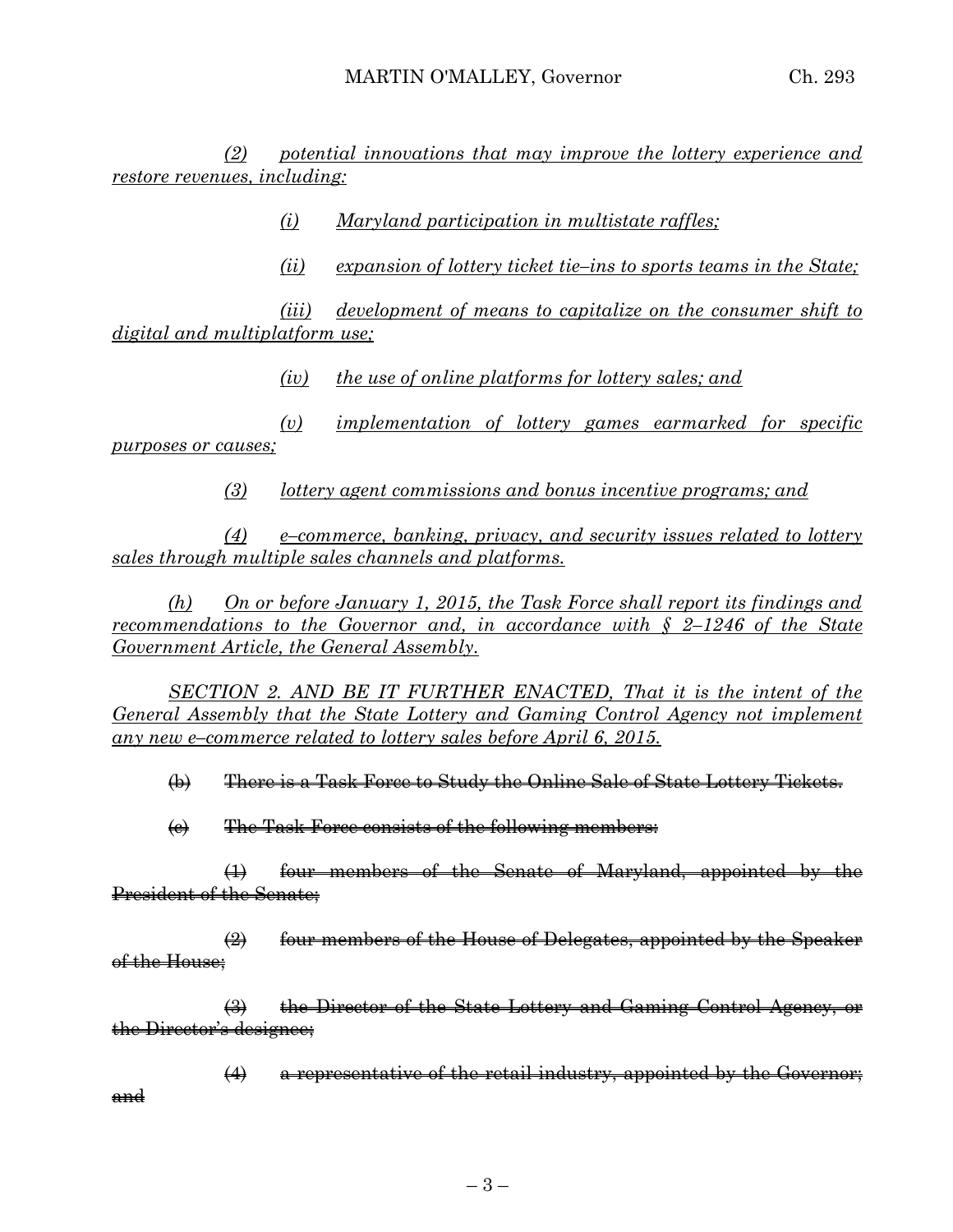(5) a representative from the Maryland Center of Excellence on Problem Gambling, appointed by the Director of the State Lottery and Gaming Control Agency.

(d) The Governor shall designate the chair of the Task Force.

(e) The State Lottery and Gaming Control Agency shall provide staff for the Task Force.

(f) A member of the Task Force:

(1) may not receive compensation as a member of the Task Force; but

 $\frac{1}{2}$  is entitled to reimbursement for expenses under the Standard State Travel Regulations, as provided in the State budget.

- (g) The Task Force shall:
	- $\leftrightarrow$  study:

(i) the social impact of selling State lottery tickets over the Internet, including the consideration of safeguards for the public and underage residents;

(ii) the financial impact on brick–and–mortar retailers from the sale of State lottery tickets over the Internet; and

(iii) how other states that have authorized the sale of lottery tickets over the Internet have implemented their programs; and

 $\left( 2 \right)$  determine if it is in the best interest of the State to authorize the sale of State lottery tickets over the Internet.

(h) If the Task Force determines that it is in the best interest of the State to authorize the sale of State lottery tickets over the Internet, the Task Force shall make recommendations regarding:

(1) best practices for establishing a program to sell State lottery tickets over the Internet;

 $\left( 2\right)$  necessary safeguards and protections for the public and underage residents; and

(3) equitable treatment for brick–and–mortar retailers that sell State lottery tickets.